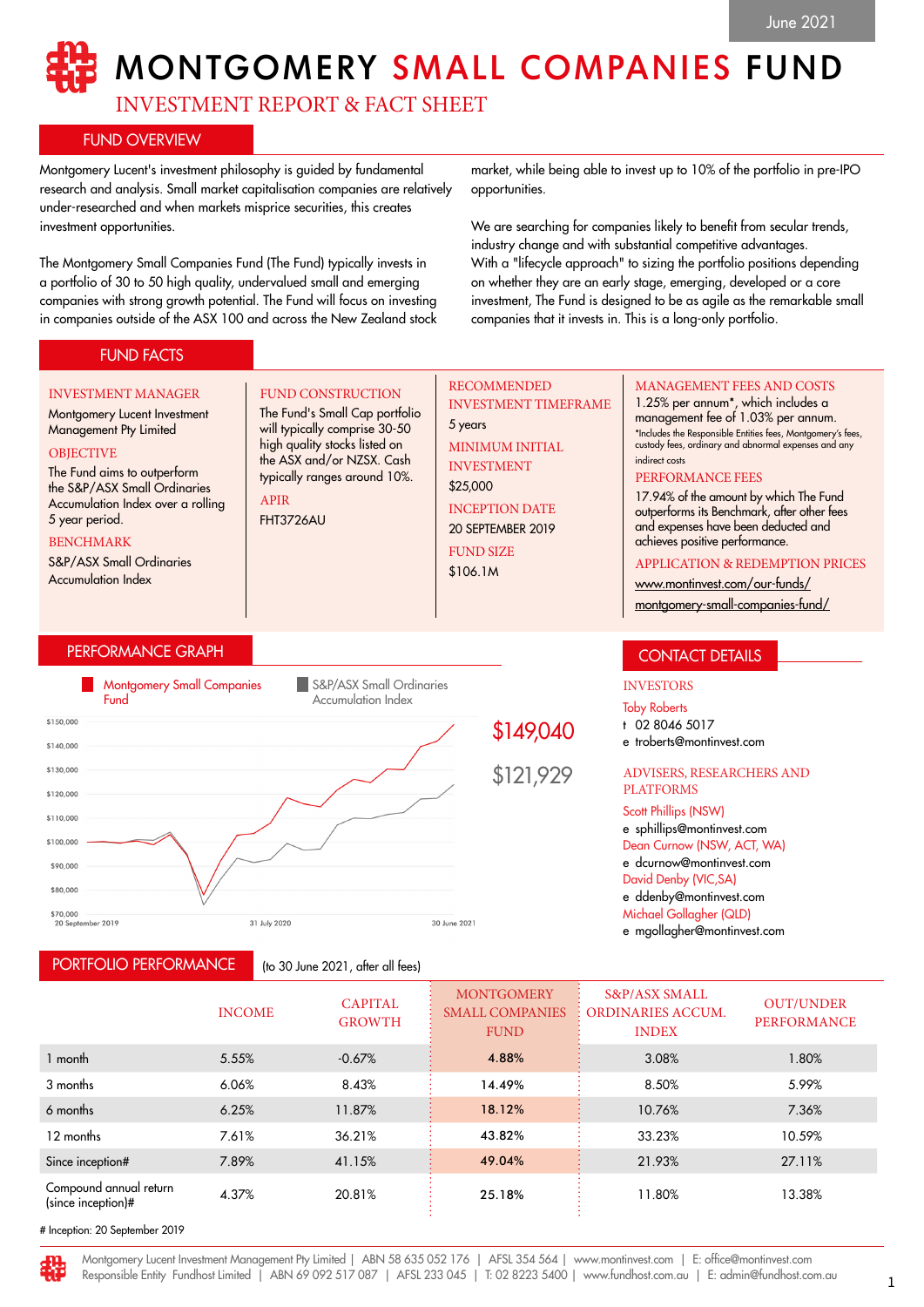## FUND COMMENTARY

The Montgomery Small Companies Fund (the Fund) returned 4.88 per cent, net of fees, in June versus the benchmark, the S&P/ASX Small Ordinaries Accumulation Index, which increased by 3.08 per cent. Since inception (20 September 2019), the Fund has increased by 49.04 per cent, outperforming the benchmark by over 27 per cent, after all fees and expenses.

The largest positive contributors for June included Aeris Resources (ASX:AIS), City Chic Collective (ASX:CCX) and Megaport (ASX:MP1). AIS rallied on the release of some encouraging exploration drill results from the Constellation copper deposit which is located just 45 kilometres from the company's existing Tritton copper mine and mill. We participated in the subsequent \$50 million institutional placement at \$0.175 per share, with the funds earmarked for accelerating the exploration and development pipeline. AIS represents an attractive play on the copper thematic with significant optionality from its suite of assets. CCX shares gained despite no new news, likely reflecting optimism around the highly successful vaccine rollout programs executed across the key US and UK markets. Unlike most other e-commerce peers, CCX was not a 'COVID-19 winner' since lockdowns drove a shift towards lower margin casual garment sales. We see the business as well placed to capitalise on the global economic reopening. MP1 surged as investors warmed to signs of improving sales execution and prospects for MP1's new product release "Megaport Virtual Edge", which opens up a significant market opportunity. MP1 is also on the cusp of achieving EBITDA breakeven, usually an important milestone for some institutional investors.

The largest detractors from performance included Cashrewards (ASX:CRW), Ramelius Resources (ASX:RMS) and Superloop (ASX:SLC). CRW shares continued to tumble, most likely attributable to tax-loss selling ahead of financial year-end. In early July, the company announced its long awaited strategic partnership with major shareholder, ANZ (ASX:ANZ), which will see 4.7 million ANZ consumer credit and debit card clients offered an enhanced 'Cashrewards Max' product from August. This has the potential to be a real game changer for CRW, materially lowering client acquisition costs and this should dramatically improve the unit economics of the business. From here, execution will be key. RMS gave back most of May's share price gains, largely driven by the gold price decline over June. Commodity prices can be volatile over the short-term, so we try not to focus too much on factors out of our control. SLC is a new investment for the Fund. The stock has been a perennial underperformer within a sector that we understand and like. The catalyst that led us to take a small position was the acquisition of Australia's largest independent internet service provider (ISP), Exetel. The \$110 million transaction accelerates the utilisation of SLC's infrastructure by bringing across Exetel's more than 110,000 consumer and business customers, and brings with it some quickly realisable visible cost synergies.

Continued on the next page…



needs. You should obtain and consider a copy of the Product Disclosure Statement (PDS) relating to the Fund before making a decision to invest. Available here: https://fundhost.com.au/fund/montgomery-small-companies-fund/ the information in this document has been prepared with all reasonable care, neither Fundhost nor Montgomery makes any representation or warranty as to the accuracy or completeness of any statement in this document includi advisers, officers or authorised representatives, are liable for any loss or damage arising as a result of reliance placed on the contents of this document. Past performance is not indicative of future performance.